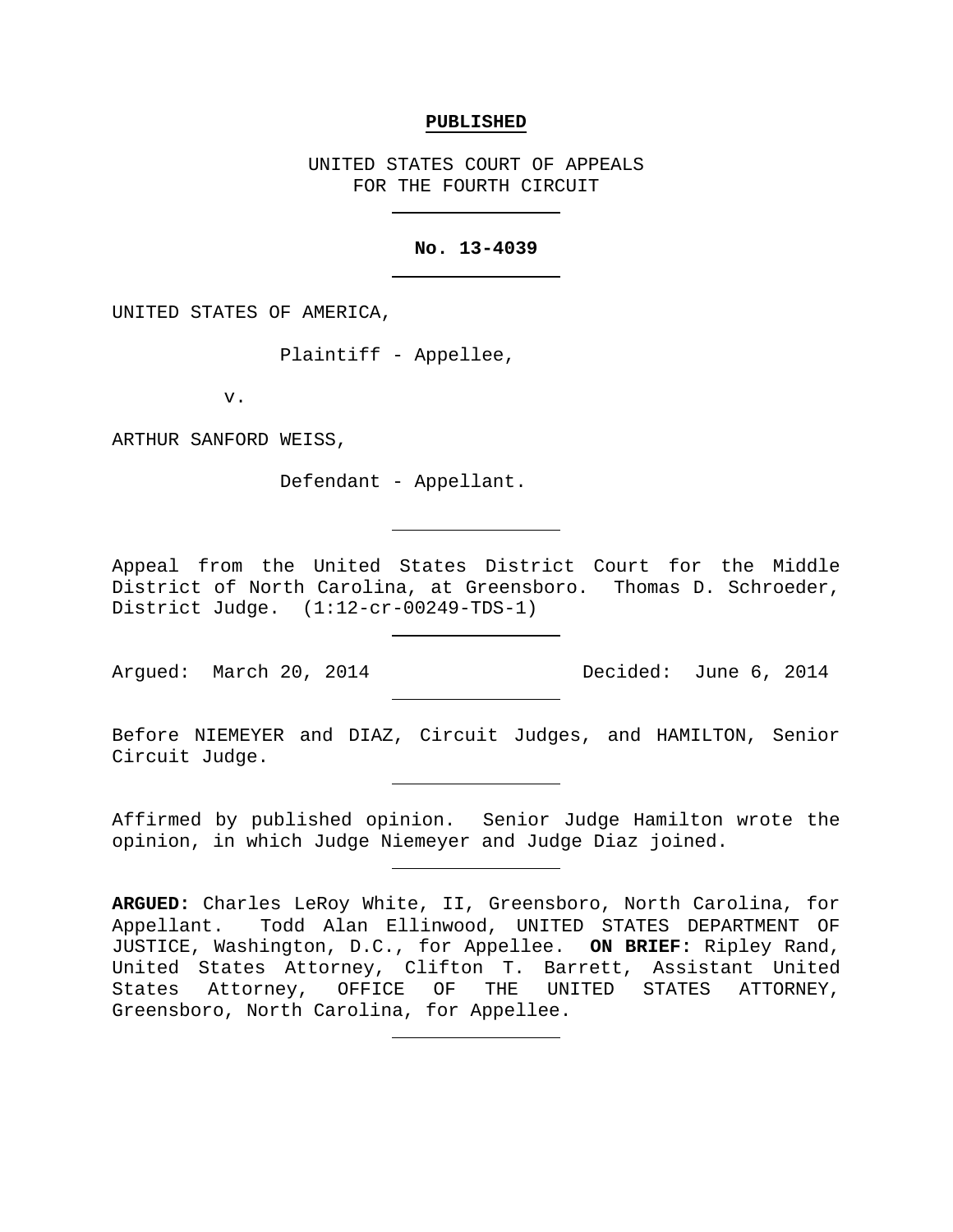HAMILTON, Senior Circuit Judge:

On appeal, Arthur Weiss (Weiss) challenges his 185-month sentence, following his plea of guilty to one count of wire fraud, 18 U.S.C. § 1343, one count of money laundering, id. § 1957, one count of making a false statement on a loan application to a financial institution, the accounts of which are insured by the Federal Deposit Insurance Corporation (FDIC), id. § 1014, and one count of corrupt interference with the internal revenue laws of the United States, 26 U.S.C. § 7212(a). We affirm.

#### I.

The following facts either underlie the counts to which Weiss pled guilty or constitute relevant conduct for sentencing purposes.

From sometime in 2003 until mid-2012, Arthur Weiss (Weiss) owned and operated several professional employer organizations in North Carolina. A professional employer organization (PEO) provides human resource functions, including payroll processing, for companies through employee leasing agreements. Under North Carolina law, PEOs are required to be licensed and regulated by the North Carolina Department of Insurance. North Carolina Professional Employer Organization Act, N.C. Gen. Stat. §§ 58-89A-1 to 180.

 $- 2 -$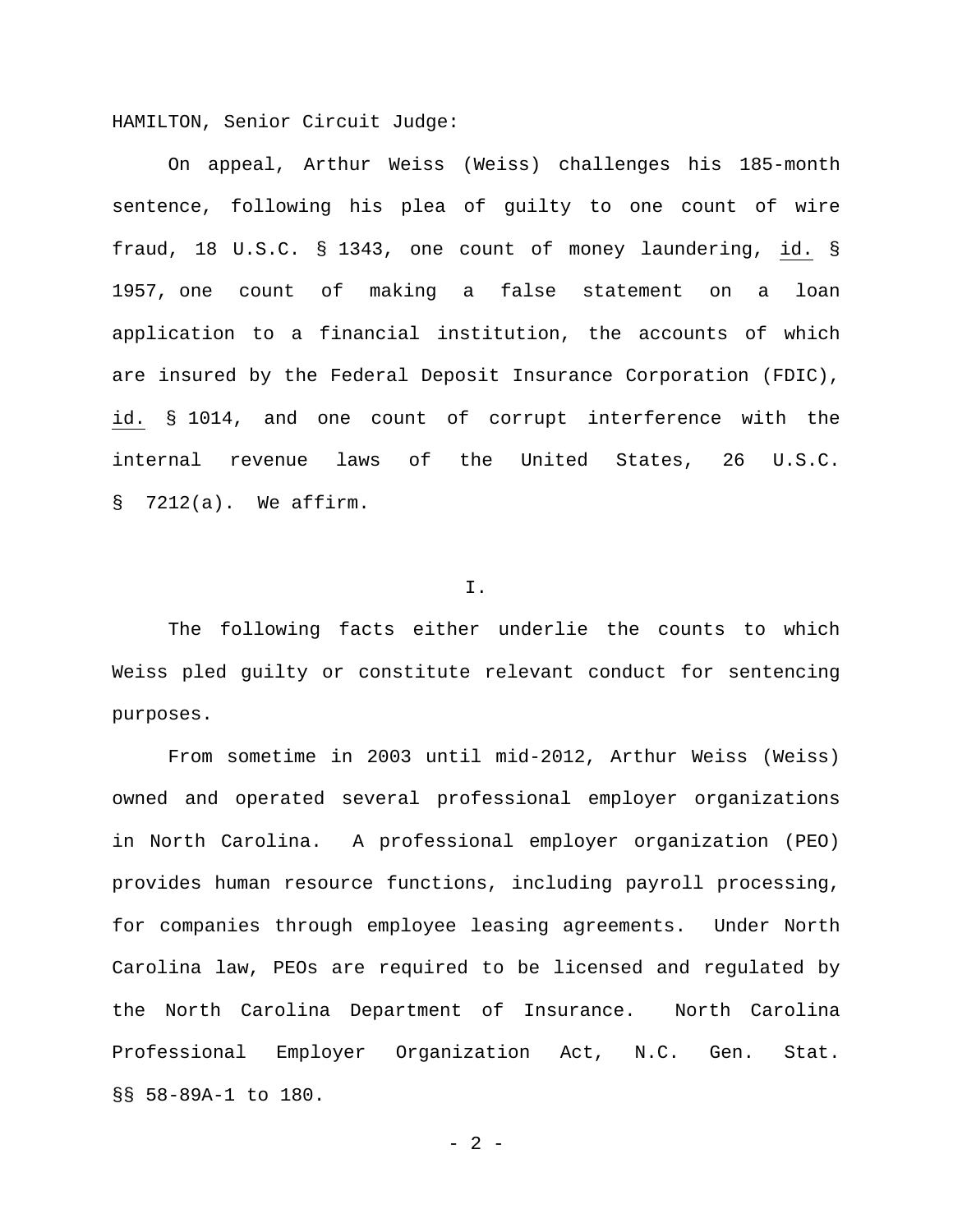During this time frame, Weiss falsely held himself out as a Certified Public Accountant by using the initials "CPA" on his letterhead, on his business cards, and in his email address (artweisscpa@aol.com). The record also contains evidence that Weiss provided a brochure to a potential client, whom he later acquired as an actual client, outlining the services offered by his PEO named Employee Alternatives, LLC (EA), including payroll processing, tax services, and securing workers' compensation insurance. The EA brochure stated that "[w]e deposit your payroll taxes, file payroll tax returns and assume full responsibility for the accuracy and timeliness of those processes." (J.A. 244) (internal quotation marks omitted). Other EA services included preparation and filing of Internal Revenue Service (IRS) Form 941 (Employer's Quarterly Federal Income Tax Return) and making deposits for federal unemployment insurance. In the EA brochure, Weiss listed himself as a CTA, which can stand for either "'Certified Tax Accountant'" or "'Chartered Tax Advisor," and listed himself as an ATA, which stands for "'Accredited Tax Advisor.'" Id.

Through his various PEO entities, at least twenty-two companies hired Weiss. Weiss collected funds from client companies to pay the wages of the companies' respective leased employees along with a fee for the payroll services. Weiss then deposited such funds into bank accounts he controlled. Weiss

 $- 3 -$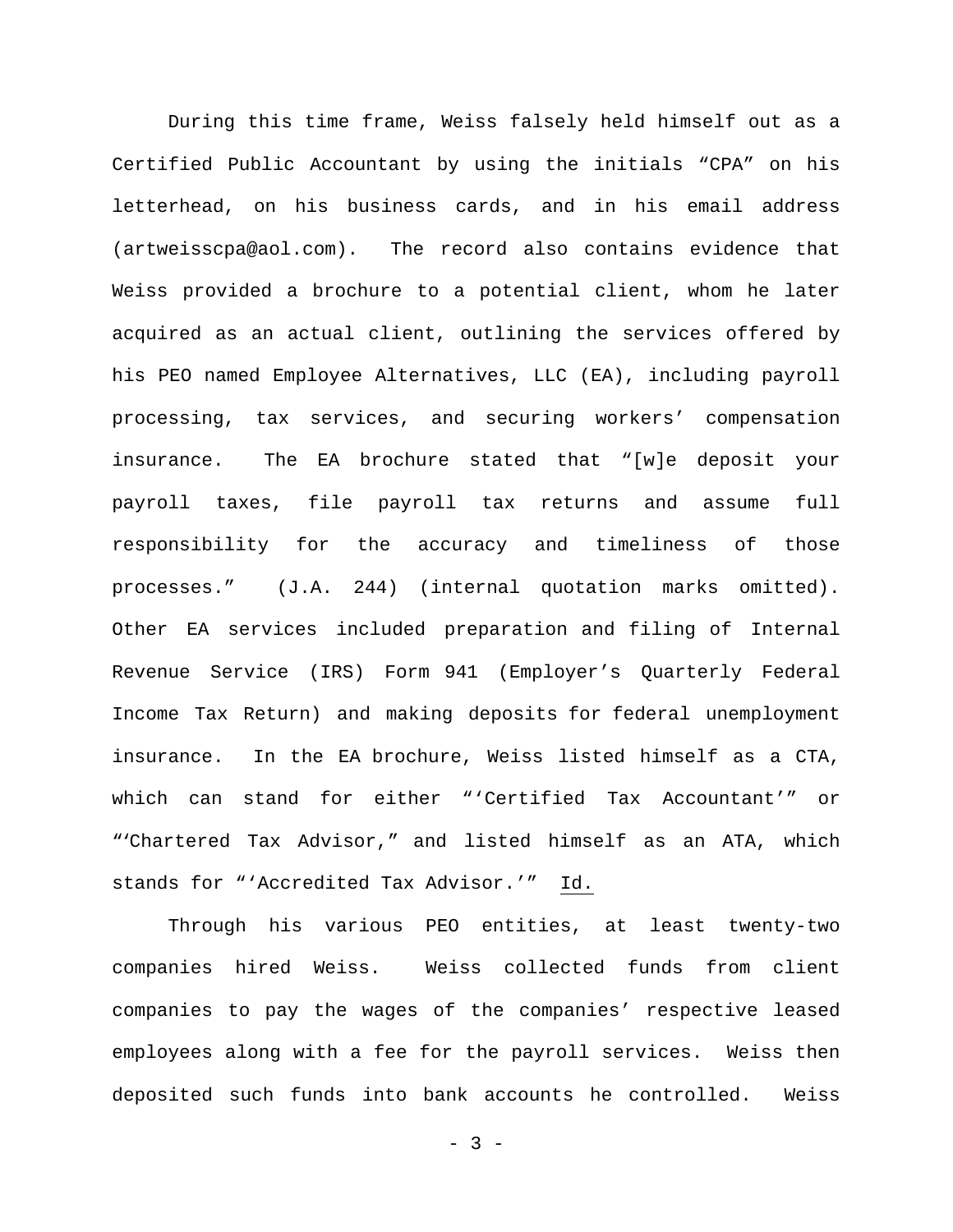then instructed third-party payroll companies to actually calculate the applicable state and federal income tax withholdings. The third-party payroll companies either paid the employees their net income directly or advised Weiss of the net amounts due; thereafter Weiss would disburse the net paycheck funds to the employees. On many occasions, Weiss failed to pay the state and federal withholdings deposited with his PEO entities to the IRS and relevant state revenue agencies, converting such funds to his own use.

Weiss also collected funds from his client companies to secure workers' compensation insurance for their leased employees, but failed to secure the level of coverage for which he collected premiums. He converted the excess premium payments to his own use.

Weiss stipulated for sentencing purposes that the losses attributable to him totaled \$4,132,044.16 in unpaid federal employment taxes, \$260,839.00 in unpaid state employment taxes, and \$559,663.02 in unpaid workers' compensation insurance premiums.

Another Weiss scam involved a bank insured by the FDIC. Over time, Weiss established a close banking relationship with Branch Bank and Trust (BB&T). From 2002 until 2008, Weiss submitted false federal income tax returns to BB&T reflecting higher income figures for himself than he had actually reported

 $- 4 -$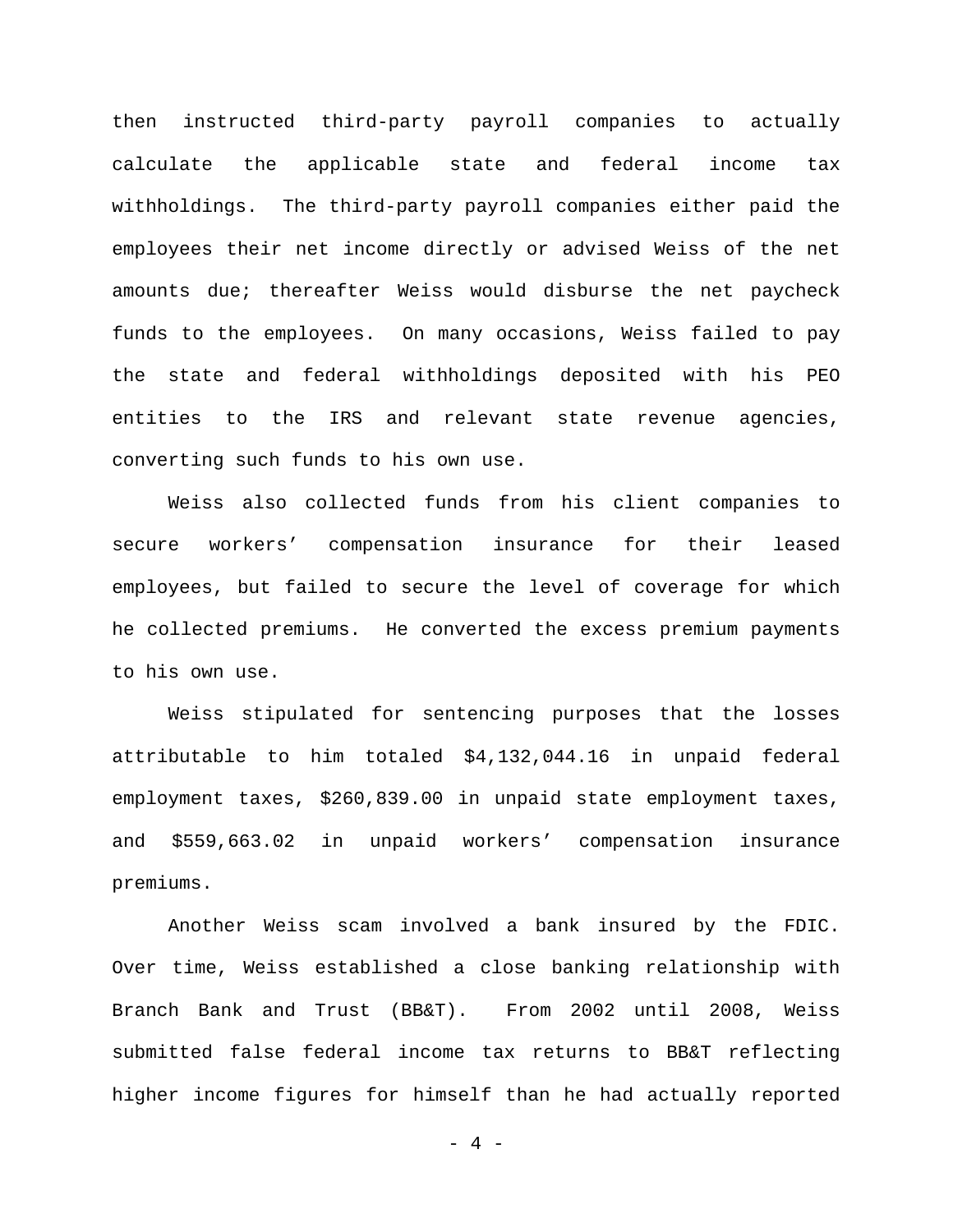to the IRS. In reliance upon these misrepresentations, between 2004 and 2008, BB&T approved four loans to Weiss, totaling \$2,266,500.00, for the purchase of a lot and construction of a home in Marion, North Carolina. The home securing such loans subsequently sold in bankruptcy proceedings for \$1,350,000.00.

Weiss failed to report any of his illegally obtained income to the IRS. He stipulated that the illegal income he should have declared on his federal income tax returns resulted in him underpaying personal income taxes in the amount of \$1,093,813.00.

Weiss used a portion of the proceeds from his employment tax scheme to purchase expensive jewelry. Between May 3, 2008 and May 11, 2008, Weiss and his wife traveled to Romania. During the trip, Weiss falsely reported to his insurance carrier that four pieces of jewelry with a total purchase price of \$129,900.00 were lost or stolen. He subsequently received a check, via the United States Postal Service, from his insurance carrier, for the appraised value of such jewelry--i.e., \$177,480.00. Law enforcement authorities subsequently located the same four items of jewelry in Weiss' home.

# II.

The presentence report (PSR) calculated Weiss' total offense level under the United States Sentencing Guidelines (the

- 5 -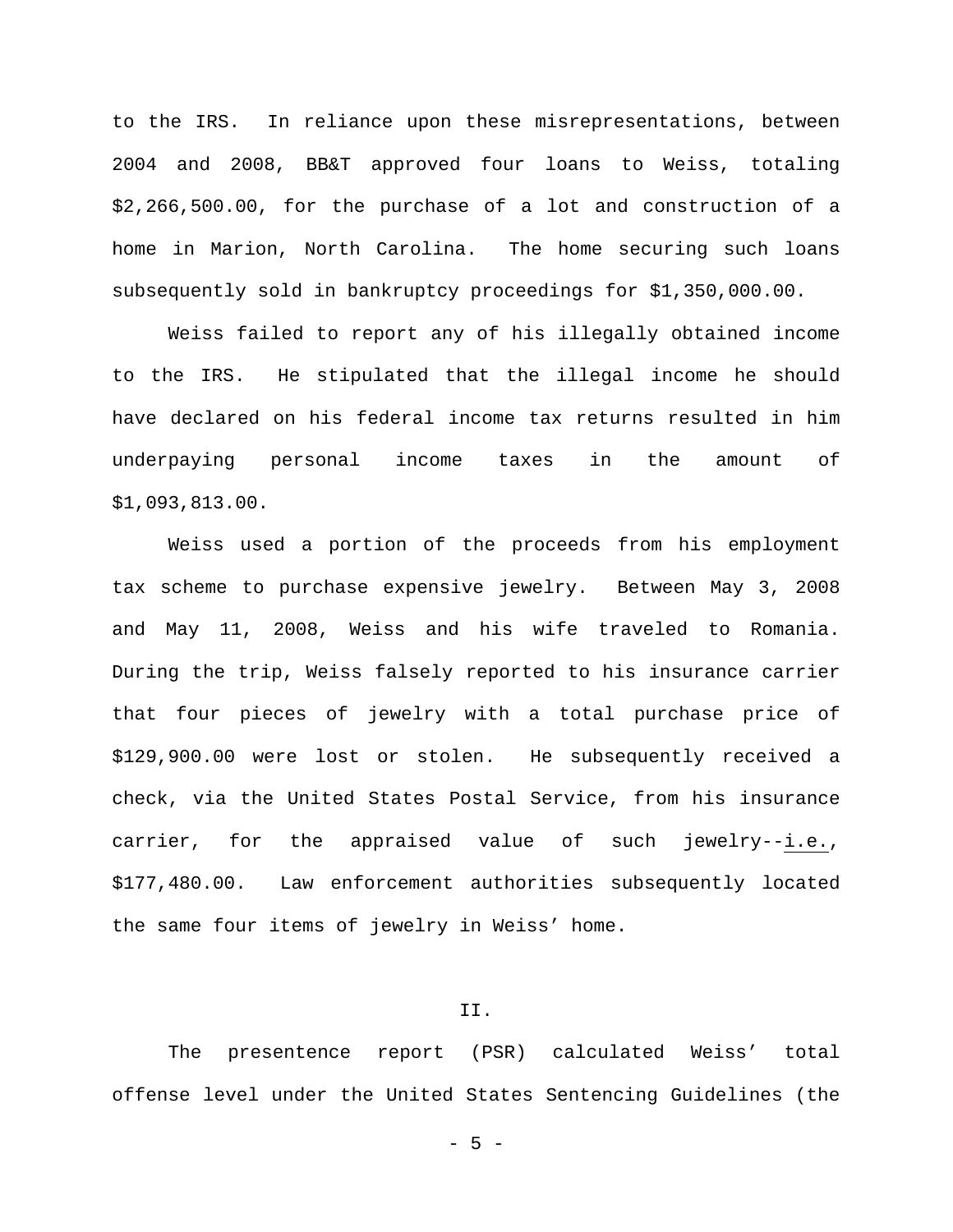Guidelines or USSG) at 33 and his criminal history category at III, resulting in an advisory sentencing range of 168 to 210 months' imprisonment. Of relevance on appeal, the total offense level of 33 included a 2-level enhancement for abuse of a position of trust, pursuant to USSG § 3B1.3, to which Weiss objected. The district court overruled his objection.

Also of relevance on appeal, the total offense level of 33 set forth in the PSR included 20 levels for a loss of more than \$7,000,000.00, but less than \$20,000,000.00. See USSG § 2B1.1(b)(1)(K). Weiss objected to application of this loss range, contending that he is only accountable for \$6,050,000.00 in losses, thus placing him in the loss range of more than \$2,500,000.00, but less than \$7,000,000.00. This loss range results in an 18 level increase in his offense level as opposed to 20. See USSG § 2B1.1(b)(1)(J). The district court overruled this objection also. The district court found the total amount of loss attributable to Weiss' offense conduct and relevant conduct to be \$7,140,339.18.

Ultimately, the district court determined Weiss' advisory sentencing range under the Guidelines to be 168 to 210 months' imprisonment, and sentenced him to 185 months' imprisonment.

On appeal, Weiss challenges the procedural reasonableness of his sentence on the basis that the district court erred: (1) by increasing his offense level under the Guidelines by 2 levels

- 6 -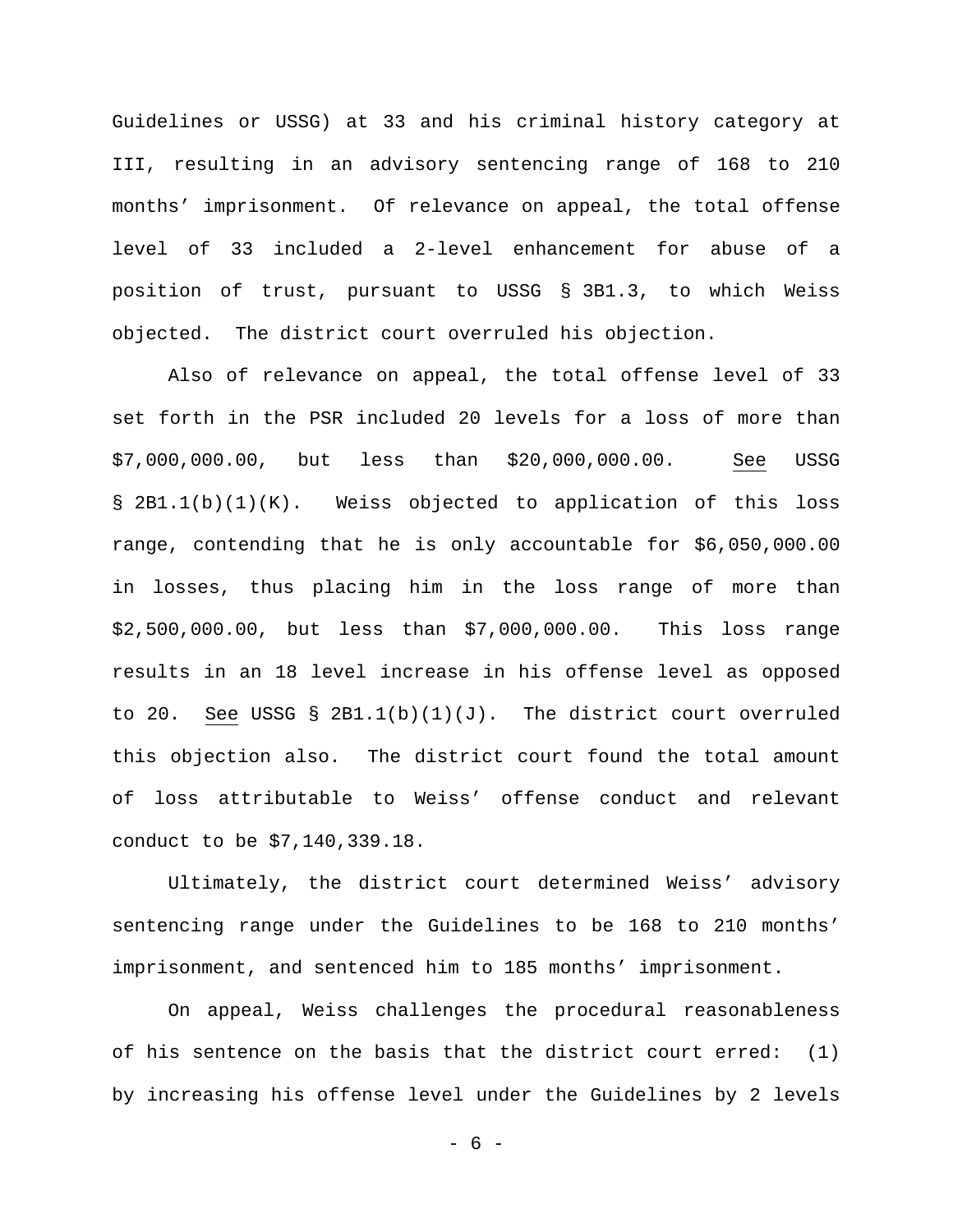pursuant USSG § 3B1.3 for abuse of a position of trust; (2) by increasing his offense level under the Guidelines by 20 levels pursuant to USSG § 2B1.1(b)(1)(K), instead of by only 18 levels pursuant to USSG §  $2B1.1(b)(1)(J)$ ; and (3) by failing sua sponte to appoint various experts to assist in his defense at sentencing. We address each of these assignments of error in turn.

### III.

USSG § 3B1.3 provides for a 2-level enhancement in the defendant's offense level if the defendant "abused a position of public or private trust . . . in a manner that significantly facilitated the commission or concealment of the offense . . . ." USSG § 3B1.3. The applicable commentary identifies a position of trust as a role "characterized by professional or managerial discretion (i.e., substantial discretionary judgment that is ordinarily given considerable deference)." USSG § 3B1.3, comment. (n.1). The abuse-of-trust enhancement also applies to imposters, so long as the imposter-defendant "provides sufficient indicia to the victim that the defendant legitimately holds a position of private or public trust." United States v. Brack, 651 F.3d 388, 392-93 (4th Cir. 2011) (internal quotation marks omitted). **"**This is so because [i]n making the misrepresentation, the defendant assumes a position

- 7 -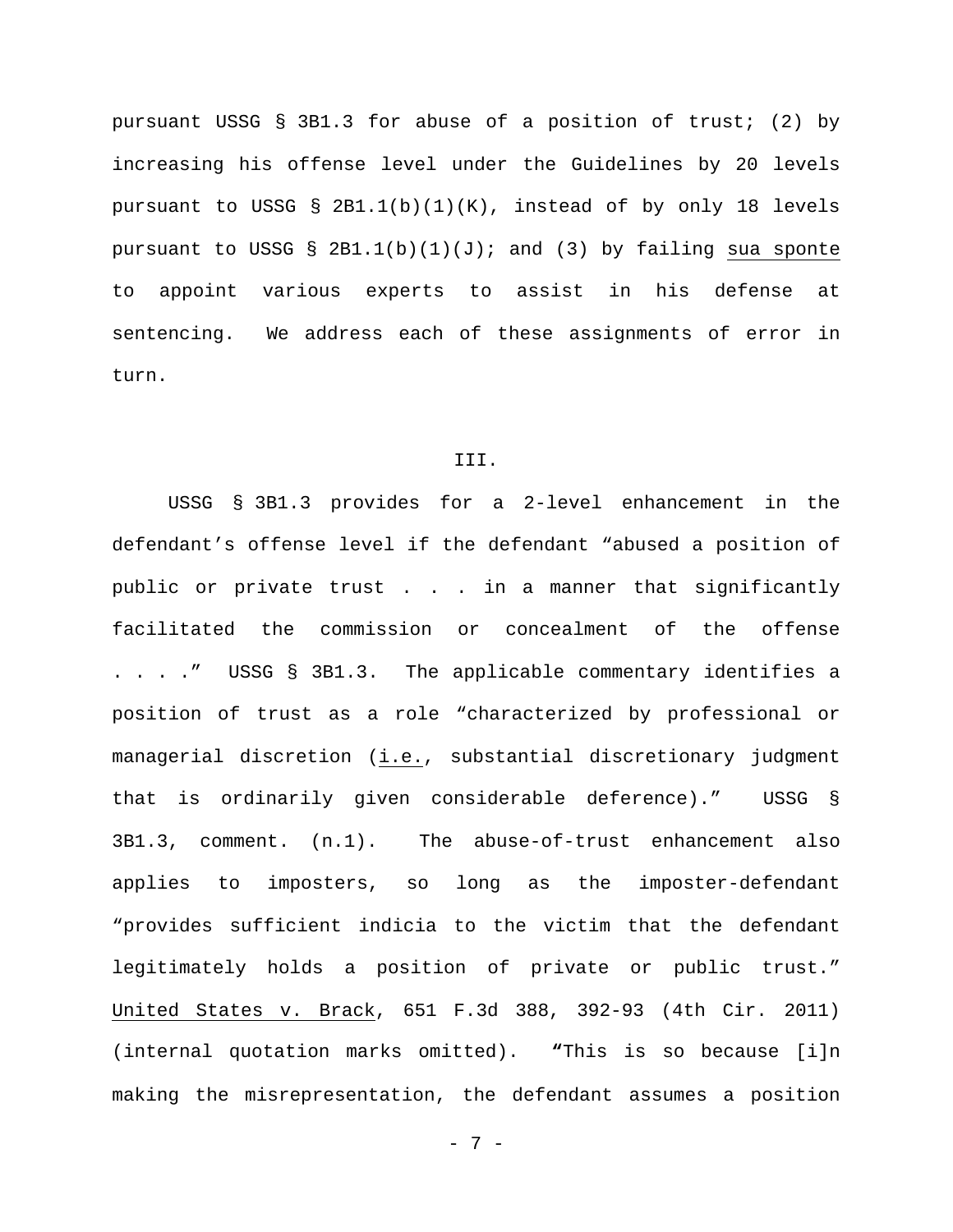of trust, relative to the victim, that provides the defendant with the same opportunity to commit a difficult-to-detect crime that the defendant would have had if the position were legitimately held." Id. at 393 (internal quotation marks omitted).

Three factors guide the sentencing court in determining whether a person held a position of public or private trust for purposes of applying the USSG § 3B1.3 enhancement: (1) whether the defendant had special duties or access to information not available to other employees; (2) the extent of the defendant's discretion; and (3) whether the defendant's acts indicate that he is more culpable than similarly situated actors. Id. The commentary to USSG § 3B1.3 also provides specific examples of when the defendant's abuse of a position of trust justifies application of the enhancement: "an embezzlement of a client's funds by an attorney serving as a guardian, a bank executive's fraudulent loan scheme, or the criminal sexual abuse of a patient by a physician under the guise of an examination." USSG § 3B1.3, comment. (n.1). In contrast, the same commentary provides that the "adjustment does not apply in the case of an embezzlement or theft by an ordinary bank teller or hotel clerk because such positions are not characterized by the abovedescribed factors." Id.

- 8 -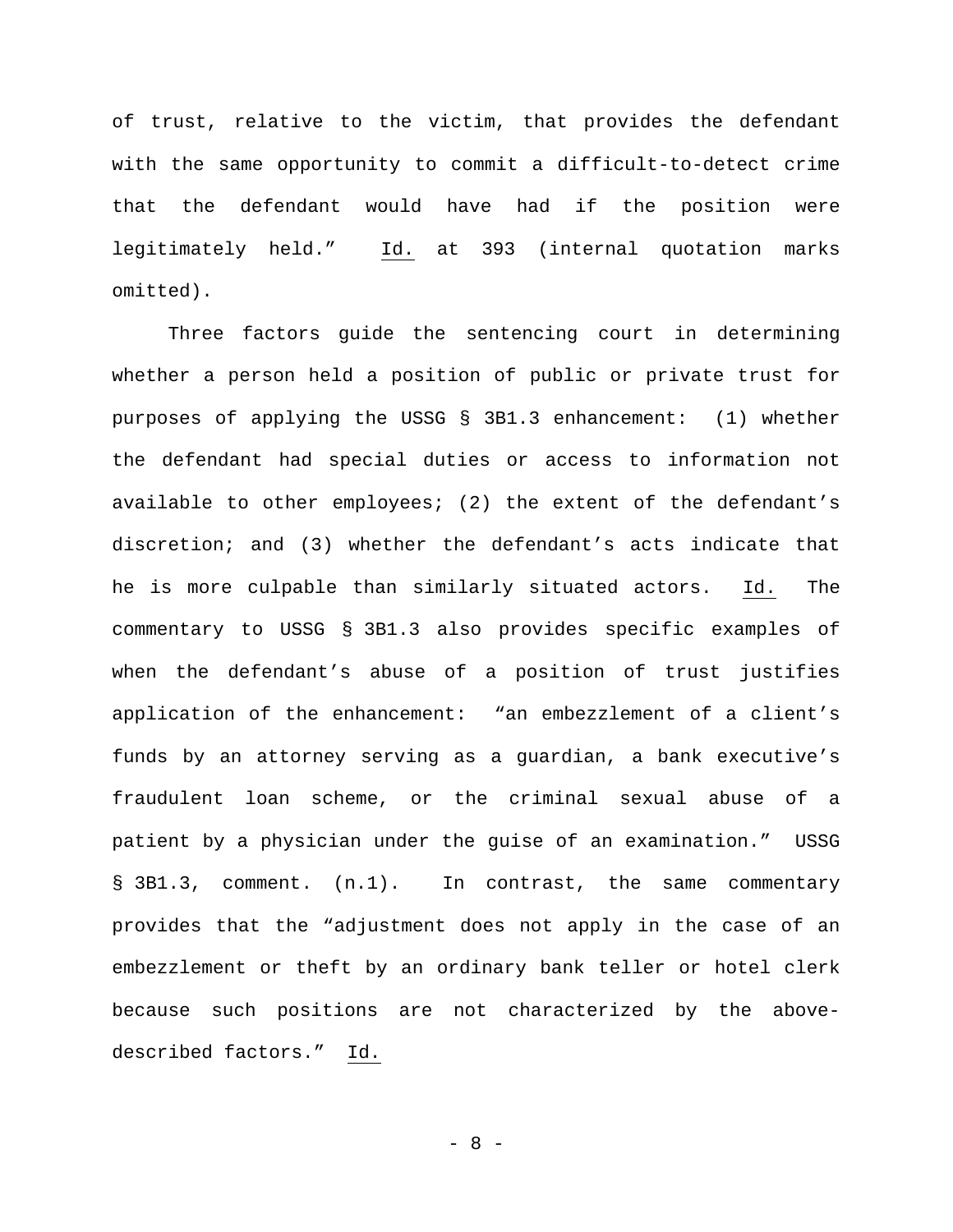Here, in concluding Weiss should receive a USSG § 3B1.3 enhancement for abuse of a position of trust, the district court found the following facts: (1) Weiss held himself out to be a CPA; (2) CPAs have substantial discretionary judgment in making determinations as to how to properly engage in the various computations and decisions necessary to properly account for and pay the various payroll taxes at issue in the present case and most persons would regard CPAs to be regulated by the state; (3) Weiss' holding himself out as a CPA significantly facilitated his fraud scheme by "g[iving] him certain credential with people in business who would be willing to give him such type of business and have him provide the services that one would imagine that a [CPA] would faithfully and properly provide"; and (4) Weiss' holding himself out as a CPA significantly facilitated the commission and concealment of his fraud scheme by allowing him to manage payroll functions, including the payment of state and federal tax withholdings to the proper government agencies, "without any oversight." (J.A. 154).

We review the factual findings underlying the district court's USSG § 3B1.3 enhancement for clear error. United States v. Dawkins, 202 F.3d 711, 714 (4th Cir. 2000). To the extent the district court undertook a legal interpretation of USSG § 3B1.3, our review is de novo. United States v. Gormley, 201 F.3d 290, 296 (4th Cir. 2000).

- 9 -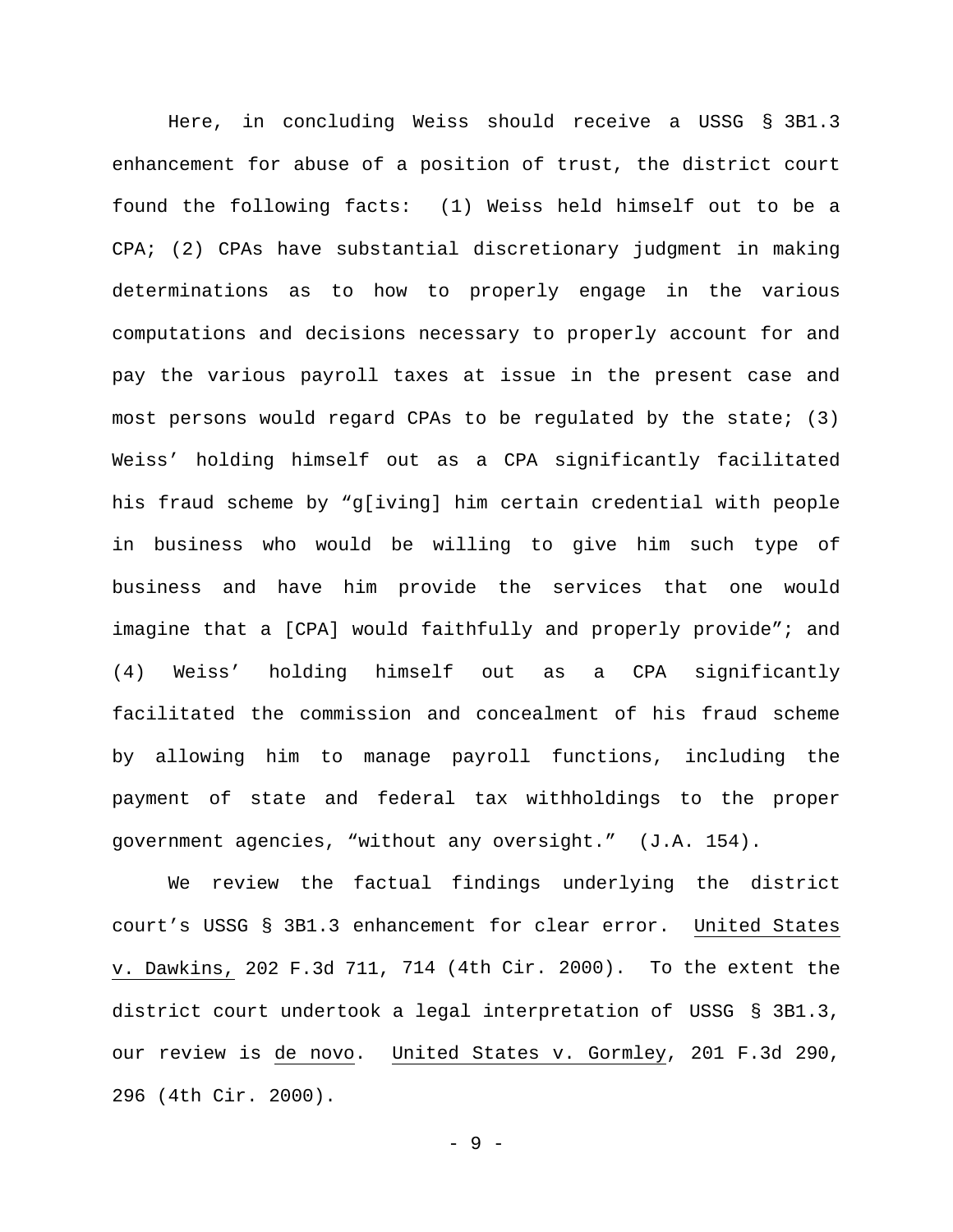On appeal, Weiss concedes the government presented evidence at sentencing that he used the CPA designation in many of his business documents and on his business cards, and thus, "it may be reasonable to infer that he held himself out as a CPA to at least some of the victims." (Weiss' Opening Br. at 9). However, Weiss contends that a USSG § 3B1.3 enhancement is inapplicable in his case because "there was no evidence adduced in any form that his false representation of himself as a CPA induced any of these victims to do business with him or caused them to repose a higher level of trust or confidence in him whatsoever." Id. In Weiss' view, he merely provided payroll and insurance agent services to his victim corporations and did not act as their CPAs.

In support of his position, Weiss primarily relies upon our decision in United States v. Caplinger, 339 F.3d 226 (4th Cir. 2003). The defendant in Caplinger misrepresented himself as an accomplished physician in his efforts to attract investors in his fraudulent schemes involving production of a fake wonder drug used to treat HIV/AIDS. Id. at 229-30. In determining the defendant's offense level under the Guidelines, the district court assessed a 2-level enhancement pursuant to USSG § 3B1.3 for abuse of a position of trust. Id. at 235. The defendant challenged the enhancement on appeal.

 $- 10 -$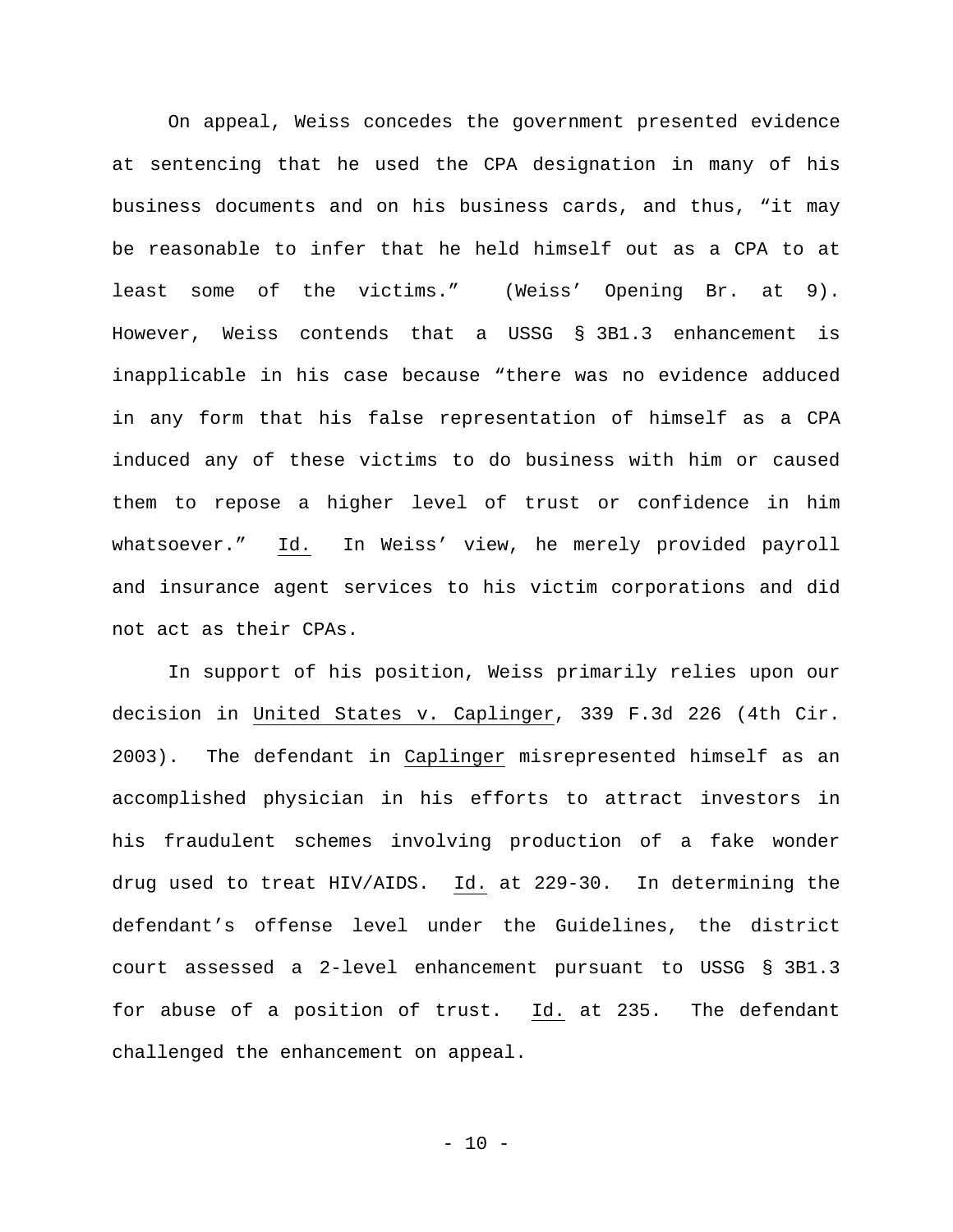On appeal, we framed the issue as "whether Caplinger, by posing as an accomplished physician in order to influence potential investors, abused a position of trust with respect to the victims of his fraud scheme within the meaning of" USSG § 3B1.3. Id. at 236. In answering this question in the negative, we reasoned that while the false information about the defendant's credentials and experience assisted in convincing investors and in making them more confident about their investment, any trust the investors placed in the defendant was not based on a special relationship he had with them as a physician, but on their misplaced belief in the misrepresentations about his credentials and the fake wonder drug's potential for success. Id. at 237. As a result, we vacated the defendant's sentence and remanded for resentencing without the USSG § 3B1.3 enhancement. Id. at 238.

Weiss contends that the argument for applying the enhancement in Caplinger is stronger than in his case because the sentencing court in Caplinger found that the defendant's misrepresentations induced the victims to invest in his fraudulent scheme, while in Weiss' case, the record contains no evidence that falsely holding himself out as a CPA induced any victim to participate in any of his schemes in any way.

The government distinguishes Caplinger on the basis that, in Caplinger, the defendant participated in an arms-length

- 11 -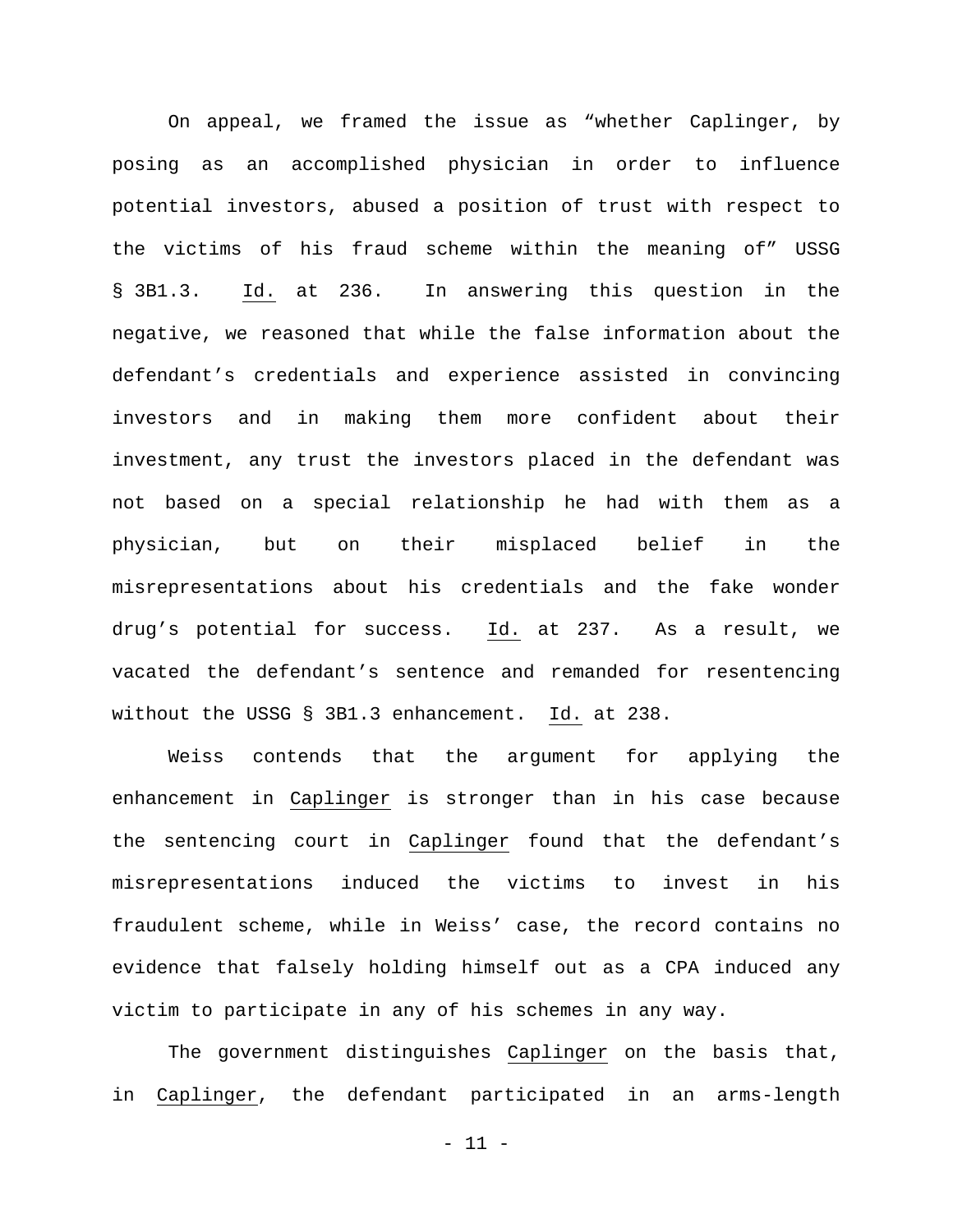transaction with each of his victims as opposed to entering into a fiduciary or personal trust relationship with his victims as Weiss did.

The primary case upon which the government relies in support of its position is Brack. In Brack, the defendant Tiffanie Brack (Brack) posed as a bail bondsman at a North Carolina jail in order to secure identifying information, cash, and the title to two properties from an elderly gentleman attempting to post bond for his granddaughter. 651 F.3d at 389. Brack pled guilty to one count of wire fraud and one count of aggravated identity theft. In sentencing Brack, the district court applied a USSG § 3B1.3 enhancement for abuse of a position of trust based upon Brack's purported position as a bail bondsman. Id. at 390.

Brack unsuccessfully challenged the enhancement on appeal. On appeal, we first concluded that a bail bondsman in North Carolina holds a position of public trust leading to the assumption of certain fiduciary duties to their clients. Id. at 394. Second, we concluded that Brack's purported position as a bail bondsman significantly contributed to the commission or concealment of her offenses because the position "provide[d] a seemingly valid basis for her to make initial contact with [the victim grandfather] at the jail, [and] it also allowed Brack to

 $- 12 -$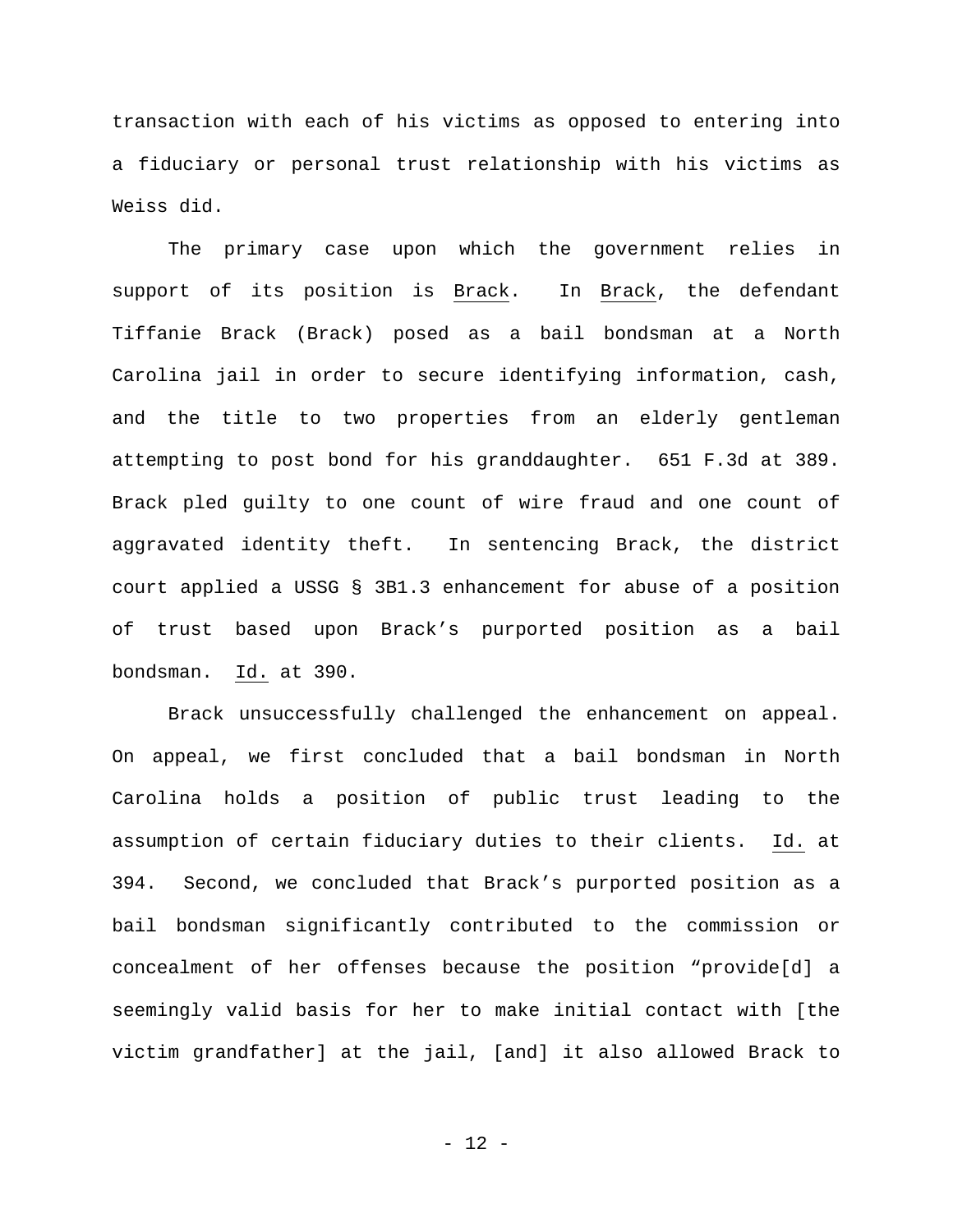secure [the victim grandfather's] identifying information without revealing her criminal intent." Id. at 395.

The government argues that the relevant facts in the present case are on all fours with Brack in that (1) Weiss represented himself throughout the course of his unlawful activity as being a CPA, thus providing his victims sufficient indicia that he was trustworthy and qualified to handle their payroll processing, and (2) Weiss' misrepresentations about being a CPA created trust relationships with his clients which allowed him to manage the gross payroll of several large companies virtually unchecked.

We uphold the district court's 2-level enhancement in Weiss' offense level pursuant to USSG § 3B1.3 for abuse of a position of trust. "[T]he central purpose of § 3B1.3 is to penalize defendants who take advantage of a position that provides them with the freedom to commit a difficult-to-detect wrong." Id. at 393 (internal quotation marks and alteration marks omitted). Here, there is more than sufficient evidence in the record from which a reasonable person could infer that Weiss had a trust relationship with at least one of his victim-companies which provided him with the freedom to commit a difficult-to-detect wrong. While all payroll processing companies are not headed up by a CPA, when a CPA does head up a payroll processing company, with the attendant required

- 13 -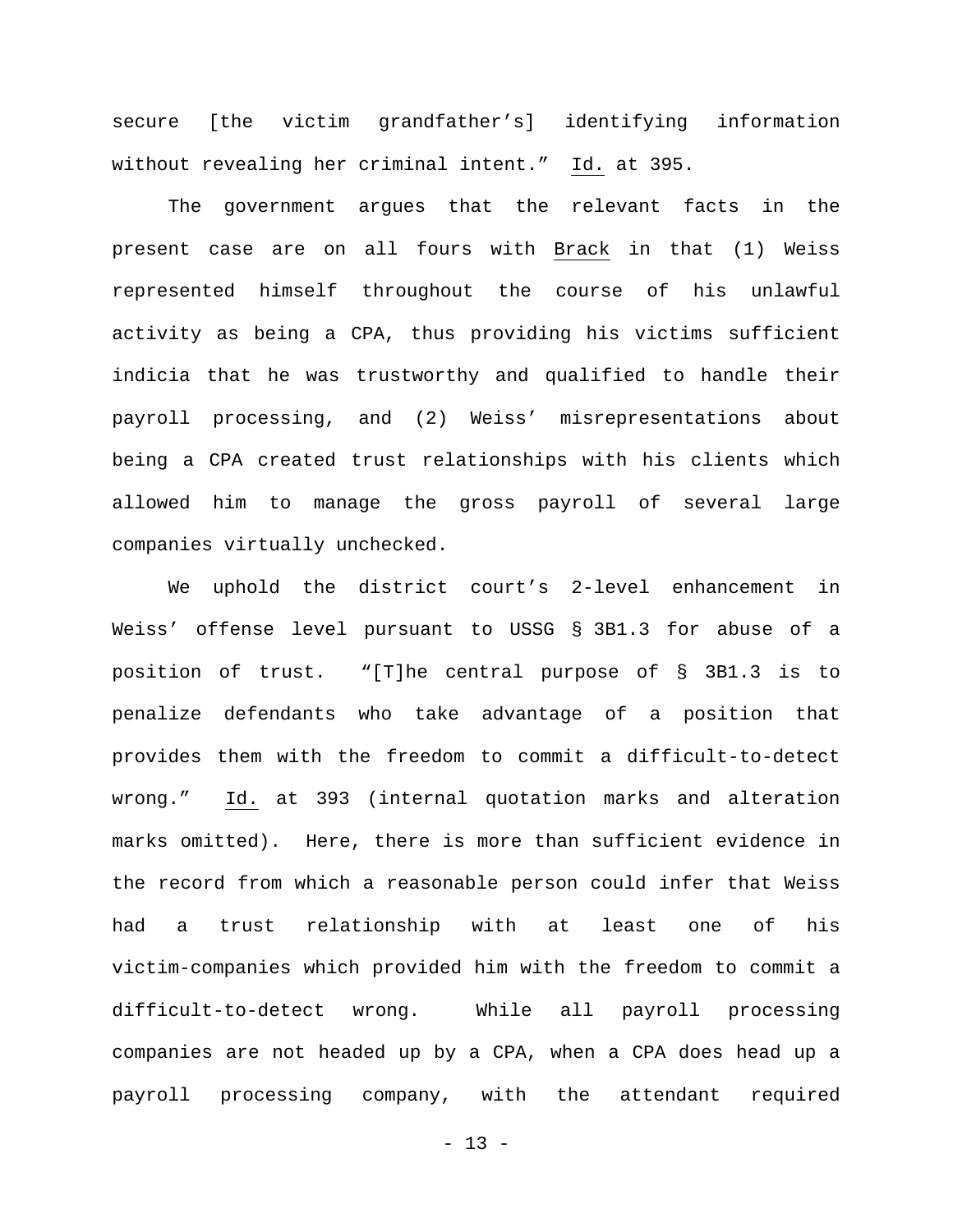calculations for tax withholding and payments over to the IRS and applicable state agency, the client company reasonably believes that it has hired a licensed professional in the accounting/tax field to ensure the proper processing of its payroll liabilities and responsibilities. Weiss only had to take advantage of his trust relationship with one client on one occasion in order for the enhancement to apply. This fact is easily inferred from the record evidence.

Caplinger is materially distinguishable on the basis that the defendant in Caplinger did not have a trust relationship with any of his investor victims. The present case is analogous to Brack in the sense that we can infer from the evidence in the present case that Weiss was able to perpetrate his fraud, at least in part, because of a trust relationship with at least one of his victim companies.

In sum, the district court did not err in increasing Weiss' offense level by 2 levels pursuant to USSG § 3B1.3 for abuse of a position of trust.

## IV.

We now turn to Weiss' challenge to the district court's loss calculation under the Guidelines. In calculating Weiss' offense level under the Guidelines, the district court found the amount of pecuniary harm foreseeable to Weiss with respect to

- 14 -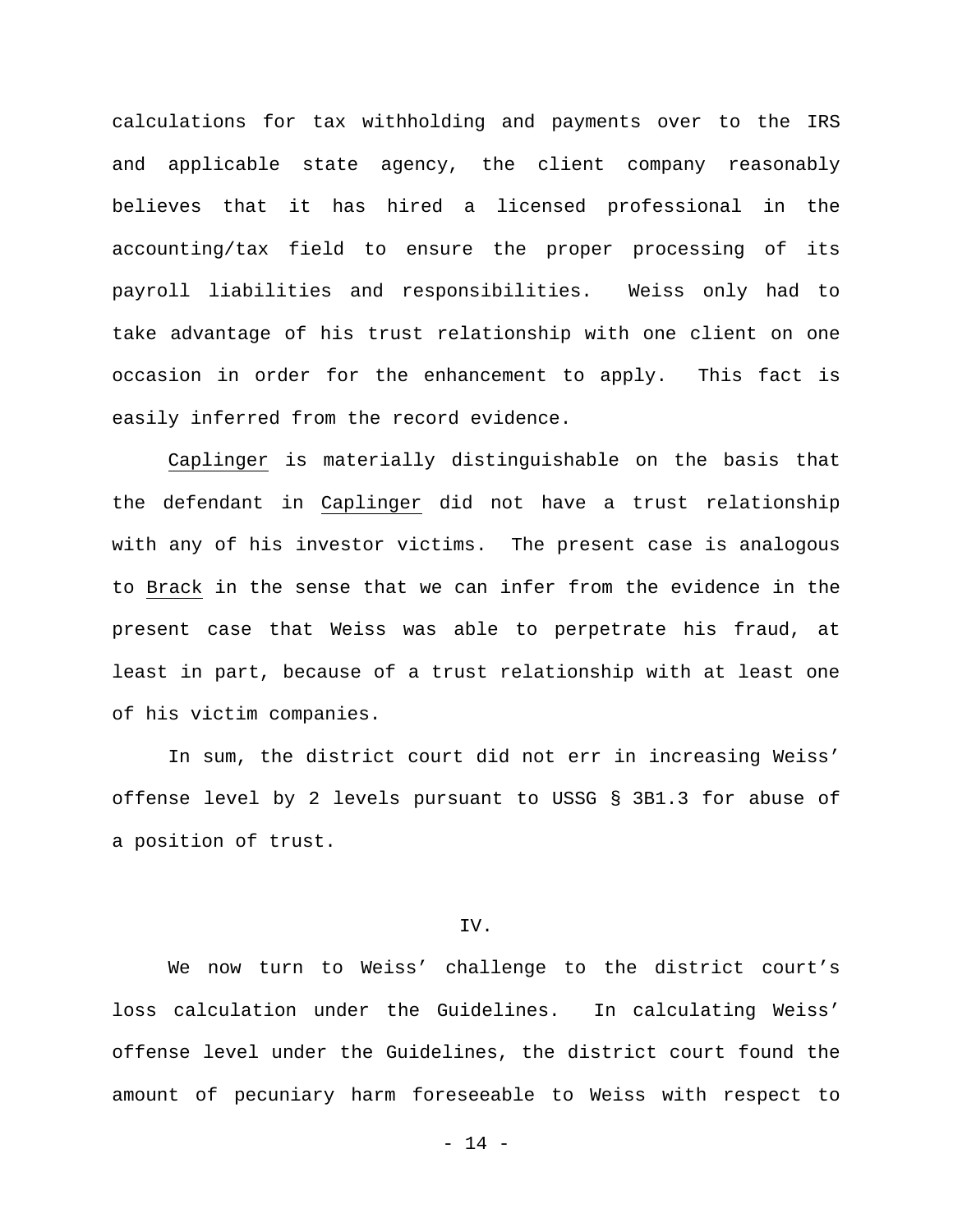his offense conduct and all relevant conduct to be \$7,140,339.18. This amount added 20 levels to Weiss' base offense level of 7 for a loss greater than \$7,000,000.00, but less than \$20,000,000.00. USSG § 2B1.1(b)(1)(K). The district court reached this figure by finding as follows: (1) Weiss failed to pay the IRS \$4,132,044.16 in employment taxes that he collected from his client companies' payrolls; (2) Weiss failed to pay \$260,839.00 in state taxes for his client companies; (3) Weiss failed to pay \$559,663.02 in workers' compensation premiums for his client companies; (4) Weiss fraudulently obtained an insurance check of \$177,480.00; (5) Weiss defrauded BB&T of \$916,500.00; and (6) Weiss owes \$1,093,813.00 in personal federal income tax on his illegal gains that he knowingly and intentionally failed to report on his federal income tax returns.

Below, Weiss did not take issue with the district court's total loss figure up to \$6,046,526.18, which amount would have added 18, as opposed to 20 levels to his base offense level of 7 for a loss greater than \$2,500,000.00, but less than \$7,000,000.00. USSG § 2B1.1(b)(1)(J); see also (J.A. 121) (Weiss's attorney at sentencing: "[H]e is admitting or conceding to 18 additional levels."). Weiss also did not take issue with the district court's finding that he owes \$1,093,813.00 in personal federal income taxes on his illegal income. Weiss did,

 $- 15 -$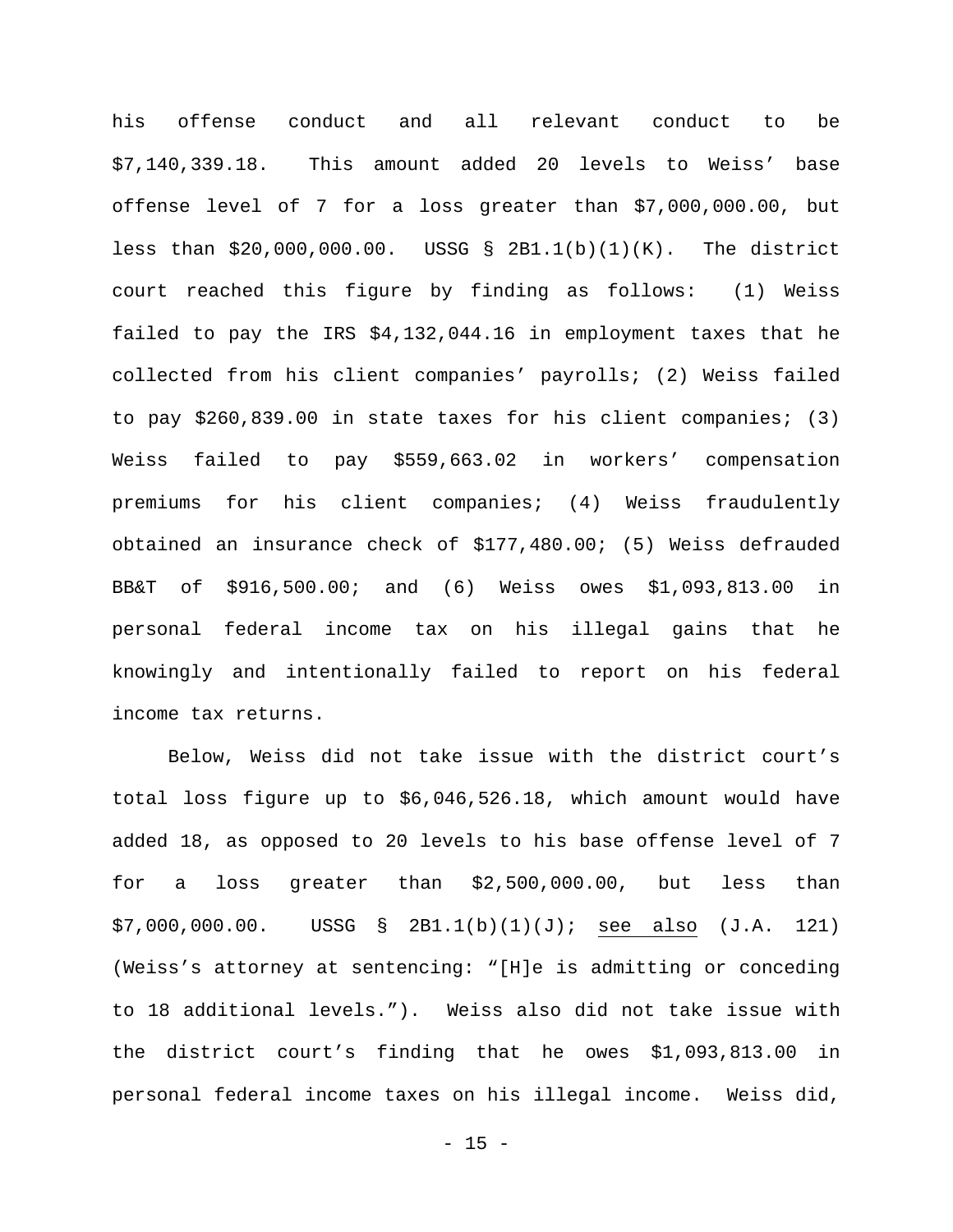however, take issue with the district court's inclusion of the \$1,093,813.00 amount as part of the total loss calculation with respect to USSG § 2B1.1(b)(1). Weiss argued below that "the income tax due on illegal gain cannot be included in the total loss determination in addition to the illegal gain under [USSG] § 2B1.1(b)(1) without case authority or specific guideline authority." (J.A. 285). Weiss reasoned that because the commentary to USSG § 2T1.1 (the Guideline specifically pertaining to offenses involving taxation), expressly provides for the counting of personal income tax due on illegally obtained income derived from a defendant's underreporting of corporate income with respect to a Subchapter C corporation which he solely owns, the absence of such express commentary in USSG § 2B1.1 means that the United States Sentencing Commission did not intend to include personal income taxes on illegally obtained income as part of the loss calculation under USSG § 2B1.1(b)(1).

At sentencing below, the district court overruled Weiss' objection to including the \$1,093,813.00 in personal federal income tax due on his illegal gains as part of the total loss figure under USSG § 2B1.1(b)(1) because the plain language of USSG § 2B1.1 and its accompanying commentary allows for such inclusion. In this regard, the district court relied upon Application Note 3(A)(iv) to USSG § 2B1.1, which provides that,

- 16 -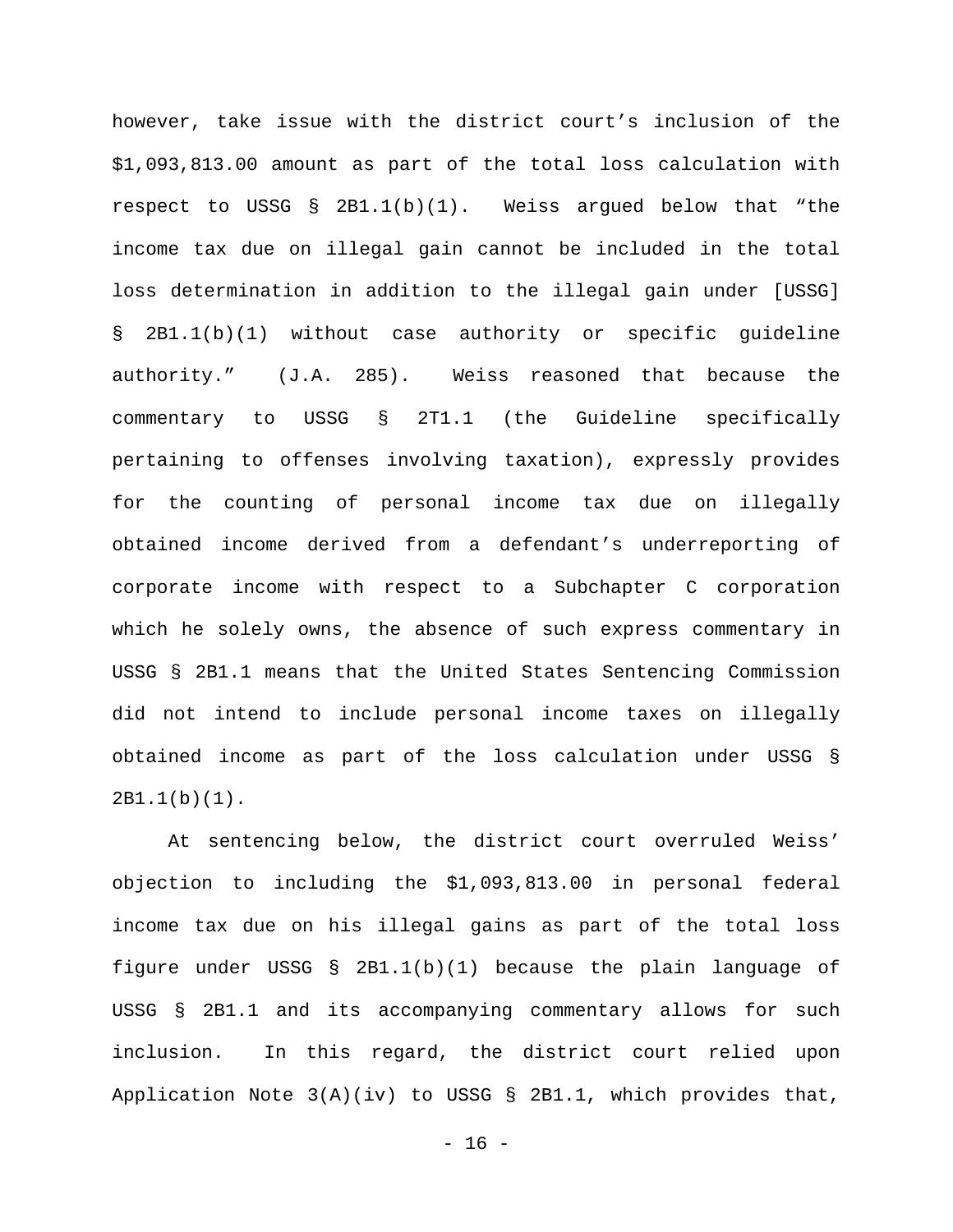for purposes of determining the loss under USSG § 2B1.1(b)(1), "'reasonably foreseeable pecuniary harm' means pecuniary harm that the defendant knew or, under the circumstances, reasonably should have known was a potential result of the offense." USSG § 2B1.1, comment. (n.3(A)(iv)). Consistent with the plain language of this commentary, the district court counted both (1) the pecuniary harm to Weiss' client companies resulting from Weiss' failure to pay the payroll taxes due on his clients' payroll and (2) the individual federal income taxes due from Weiss on such illegally obtained gains because Count 35, charging Weiss with corrupt interference with internal revenue laws in violation of 26 U.S.C. § 7212(a), alleged separate overt acts of Weiss keeping the payroll taxes for himself and then filing individual federal income tax forms without declaring such illegally obtained funds as personal income. In this regard, the district court specifically stated:

The defendant committed frauds on other individuals and companies, and he also defrauded the government in the process by not paying tax on the money that he<br>defrauded others out of. Those are two separate defrauded others out of. losses, and it seems appropriate to calculate both as a part of the loss amount, particularly where he is charged with both. If I were not to do that, then he would be getting the benefit of a lower guideline range that does not fully incorporate the loss that was both intended and which occurred in this case.

(J.A. 115-16).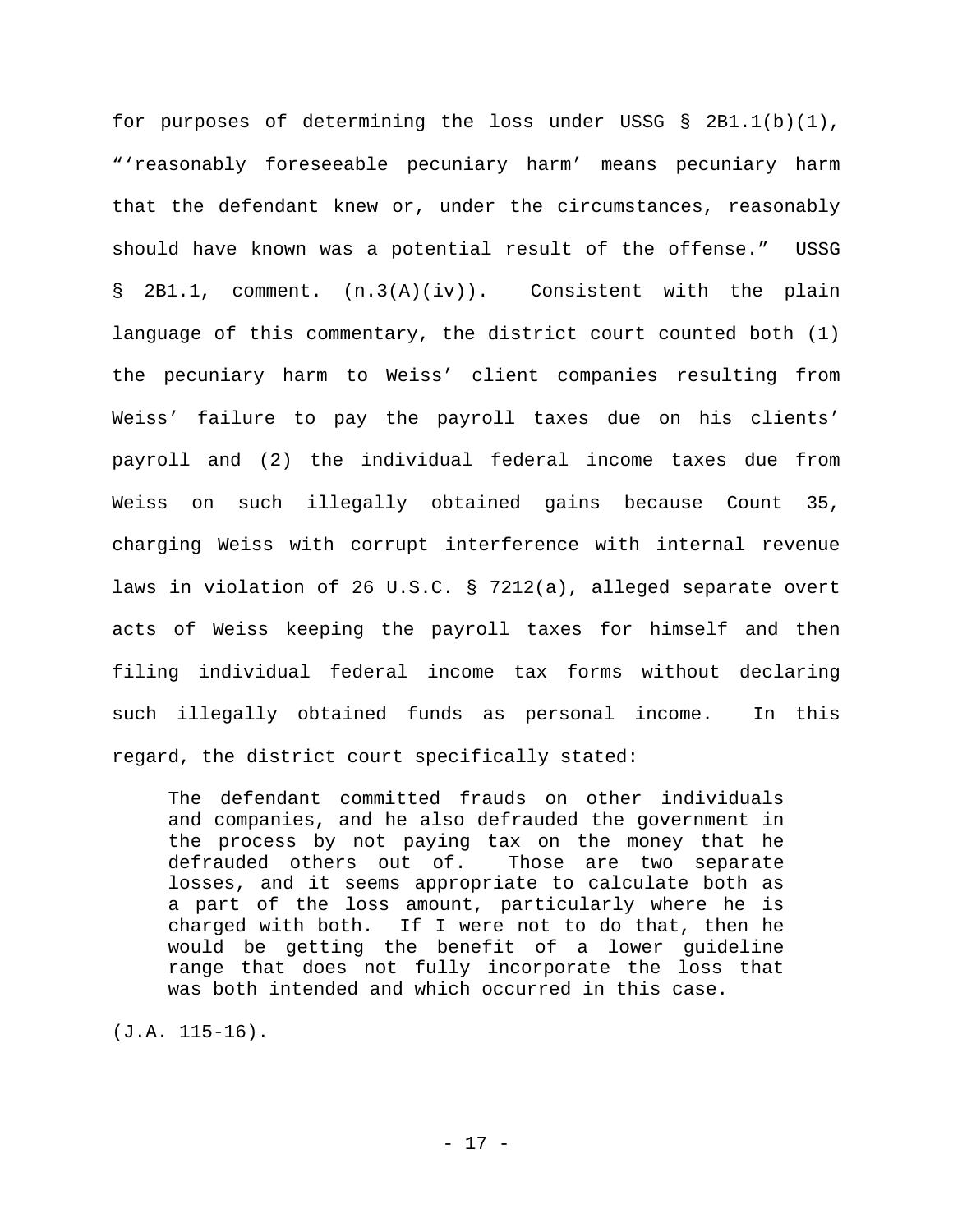As for Weiss' argument with regard to the commentary in USSG § 2T1.1, the district court rejected it on the ground that the United States Sentencing Commission added such commentary as a clarifying amendment in response to a circuit split on the issue of whether a defendant's personal income taxes due on illegally obtained income should count in the total loss calculation under USSG § 2T1.1, which means the United States Sentencing Commission intended all along for (1) the pecuniary harm resulting from a defendant's underreporting of corporate income with respect to a Subchapter C corporation which the defendant solely owns and (2) the pecuniary harm resulting from the defendant's failure to claim as individual income the funds he obtained from underreporting the corporate income to be counted as part of the pecuniary harm foreseeable to the defendant from his offense and relevant conduct. The district court concluded that, if anything, the clarifying amendment strengthened the case for counting the foreseeable loss to the government in the form of unpaid federal income taxes resulting from Weiss' failure to claim his ill-gotten gains as personal income on his federal income tax returns.

On appeal, Weiss continues to press this same line of argument he pressed below. Notably, Weiss did not cite a single case in support of his position below and does not do so in his

- 18 -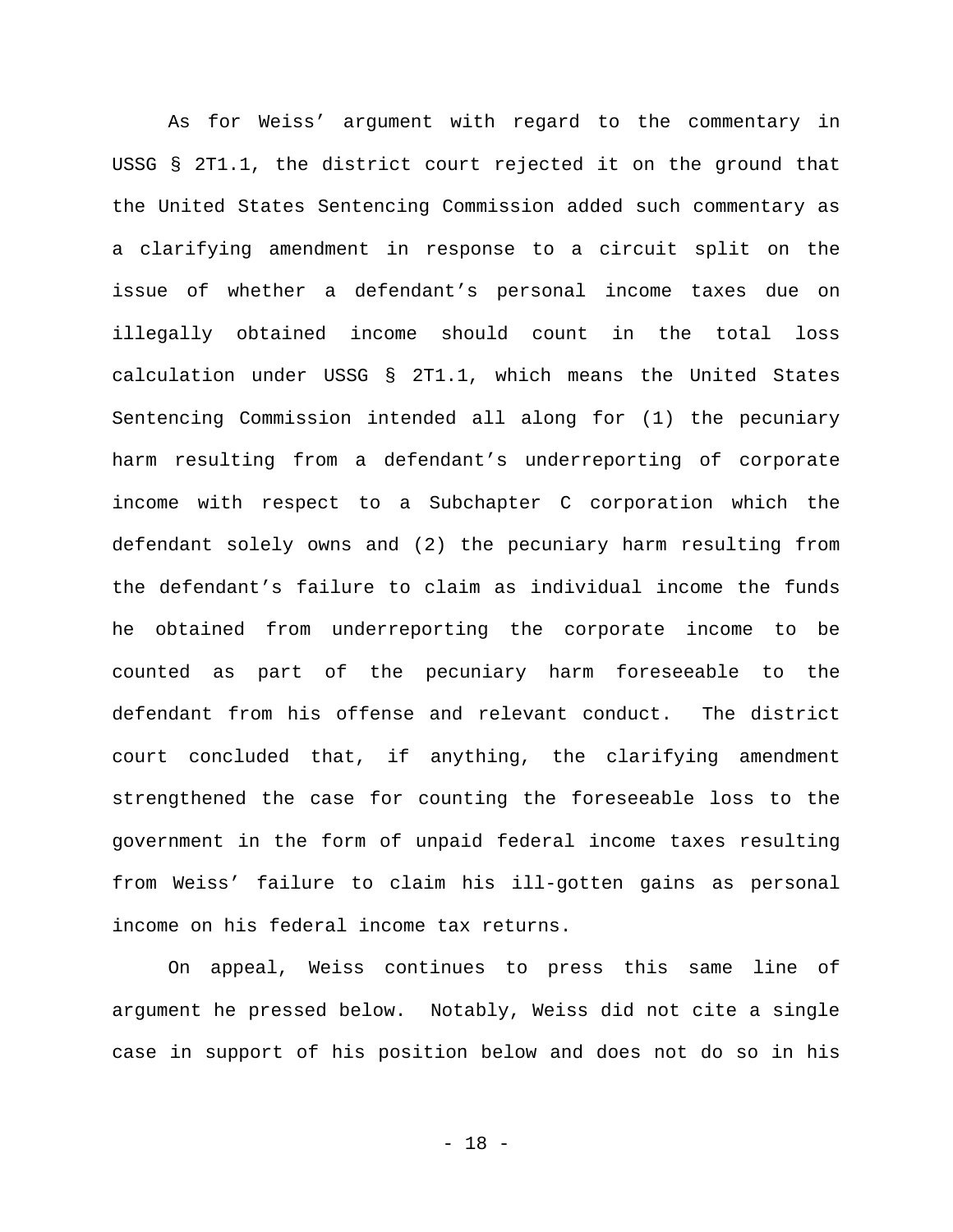Opening Brief on appeal. He also does not address this issue at all in his Reply Brief on appeal.

The government's argument in response essentially tracks the reasoning of the district court. Additionally, the government points out that the Guidelines' grouping rules support the district court's inclusion of Weiss' personal income liability on his unreported illegally obtained income: "'In the case of counts grouped together pursuant to § 3D1.2(d), the offense level applicable to a Group is the offense level corresponding to the aggregated quantity, determined in accordance with Chapter Two and Parts A, B and C of Chapter Three.'" (government's Br. at 47) (quoting USSG § 3D1.3(b)). USSG § 3D1.2(d) applies when the offense level, as in the present case, is determined largely on the basis of the total amount of harm or loss.

We find Weiss' position wholly unpersuasive. First, Weiss' position ignores the plain language of the relevant Guideline sections and their corresponding commentary, including the relevant definition for pecuniary harm in Application Note  $3(A)(iv)$  to USSG § 2B1.1 and USSG § 3D1.3(b)'s direction to aggregate the loss in the case of counts grouped together when the offense level is determined largely on the basis of the total amount of harm or loss. Second, the district court's reasoning in rejecting Weiss' argument regarding USSG § 2T1.1 is

- 19 -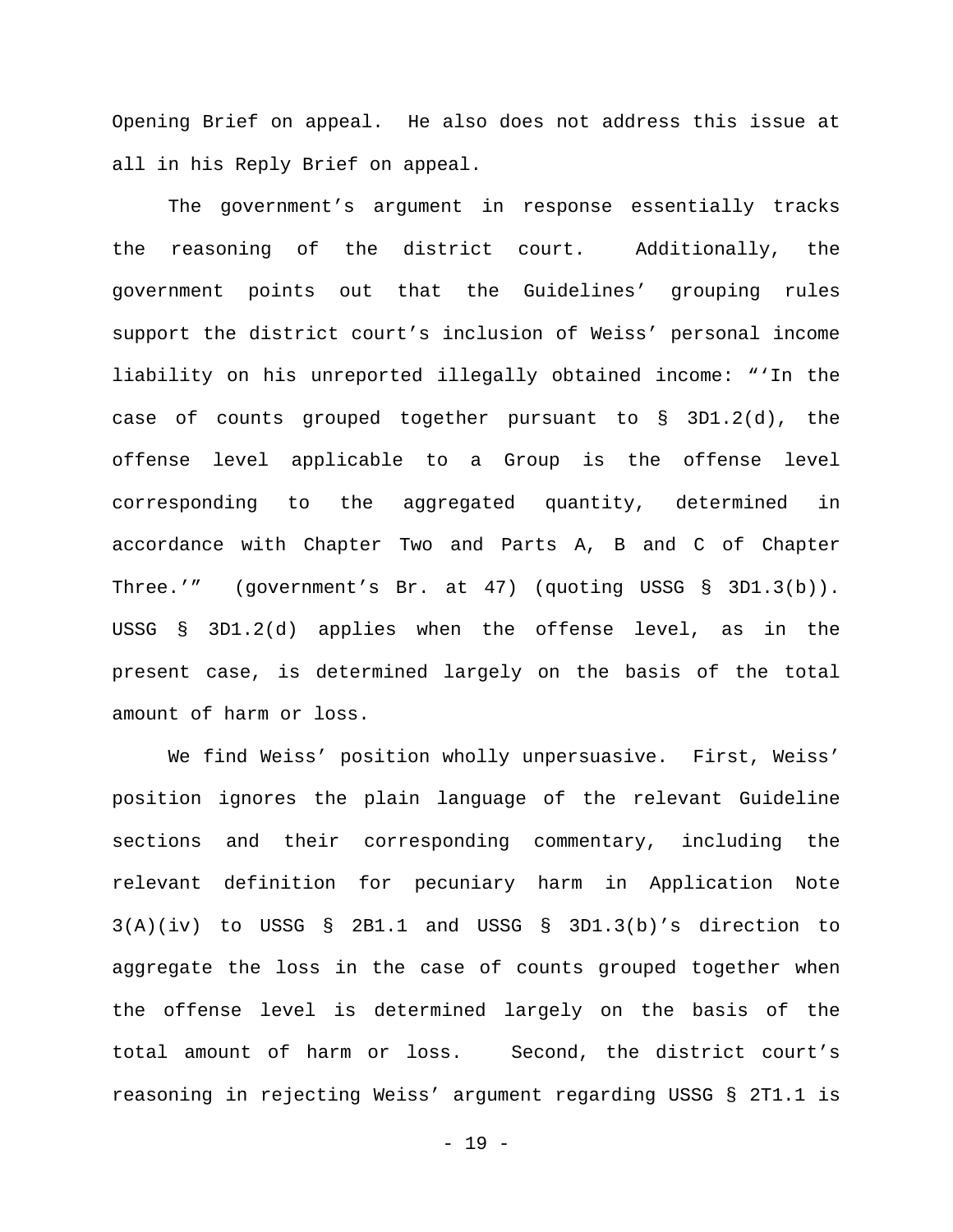on the money. The United States Sentencing Commission's addition of clarifying commentary to USSG § 2T1.1 in order to address a similar counting issue with respect to underreporting corporate income in no way supports Weiss' position on this issue. If anything, the commentary supports the district court's inclusion of Weiss' individual federal income tax liability for his ill-gotten gains on the basis that the United States Sentencing Commission views the tax loss to the federal government resulting from a defendant's failure to report illegally obtained income from an underlying tax related fraud as a separate and distinct harm from such underlying fraud. The crucial point is that the underlying offense is complete when a defendant fraudulently diverts income to himself, so that when the same defendant fails to report such fraudulently obtained income as income on his federal income tax return, a second and distinct offense is committed. That is the way the government charged Weiss in this case in Count 35 to which he pled guilty. Therefore, there is no merit to Weiss' position that he should not be held accountable for all of his offense conduct, including filing individual federal income tax returns in which he knowingly and intentionally failed to claim his illegally gotten gains as income.

In sum, the district court's loss figure with respect to determining Weiss' offense level under the Guidelines stands.

 $- 20 -$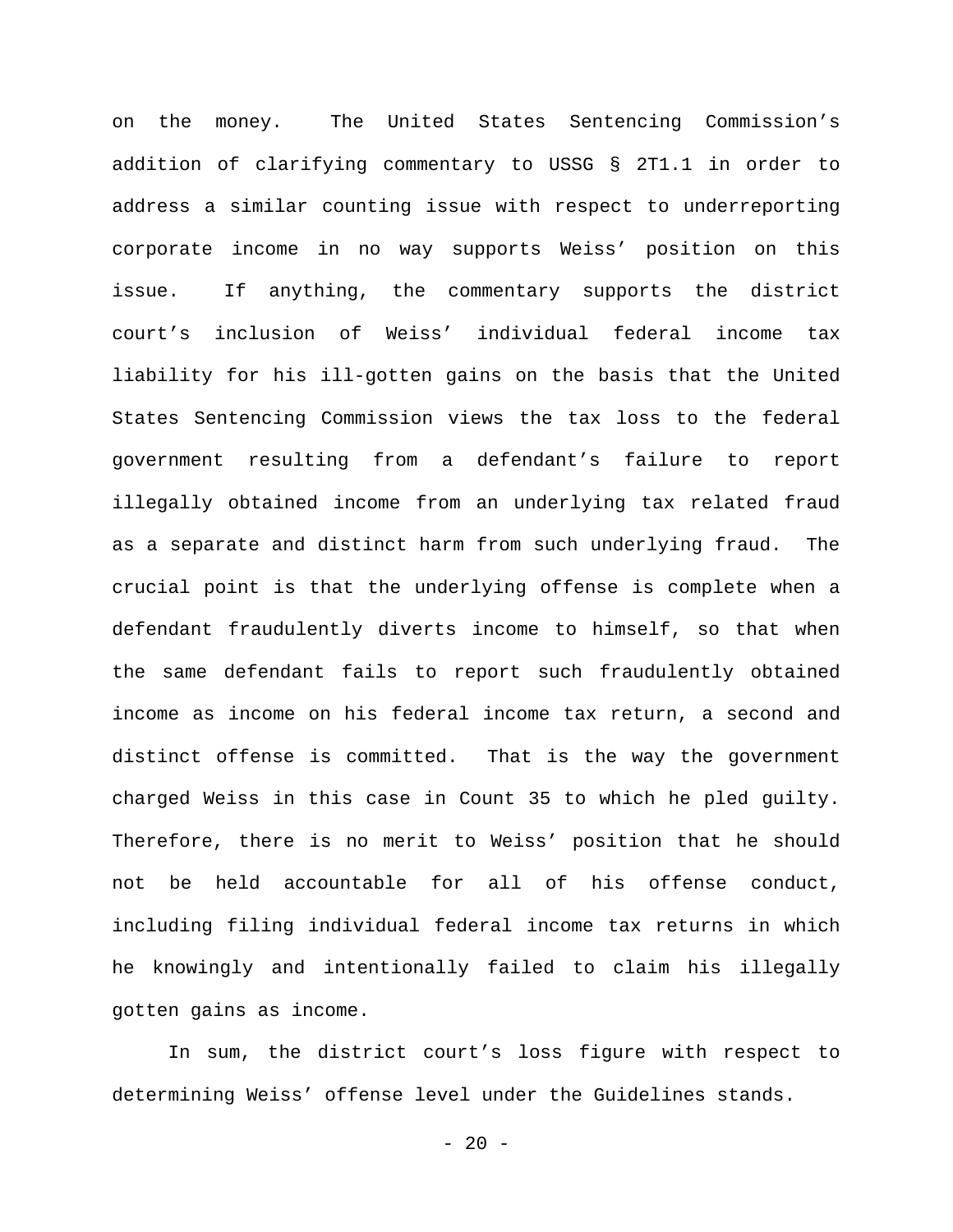In his last issue on appeal, Weiss claims the district court abused its discretion by failing sua sponte to appoint him various experts to assist in his defense at sentencing. According to Weiss, with respect to his sentencing, such failure denied him his rights to fundamental fairness, due process of law, and effective assistance of counsel because he did not have expert assistance to help him in at least four ways. First, Weiss claims that he needed the assistance of a tax expert to accurately assess and challenge the \$1,093,813.00 figure in the PSR listed as the amount of personal income tax that he should have paid on his illegally obtained income.[\\*](#page-20-0) According to Weiss' appellate attorney (different from his attorney below), Weiss "apparently felt compelled to stipulate to that amount, because he was unable to challenge it." (Weiss' Opening Br. at 18). Second, Weiss contends that he needed expert assistance to challenge the amount of the loss attributable to the loan fraud allegations pertaining to BB&T. Third, Weiss contends that he needed an expert witness to help him prove that his companies

V.

<span id="page-20-0"></span>According to the PSR, "[t]his amount was calculated by an IRS agent using the defendant's bank records, tax returns, and paper and electronic documents seized during the May 26, 2010, search of his residence." (J.A. 253). The PSR went on to characterize the \$1,093,813.00 figure as "a conservative figure allowing Defendant Weiss all allowable credits." Id.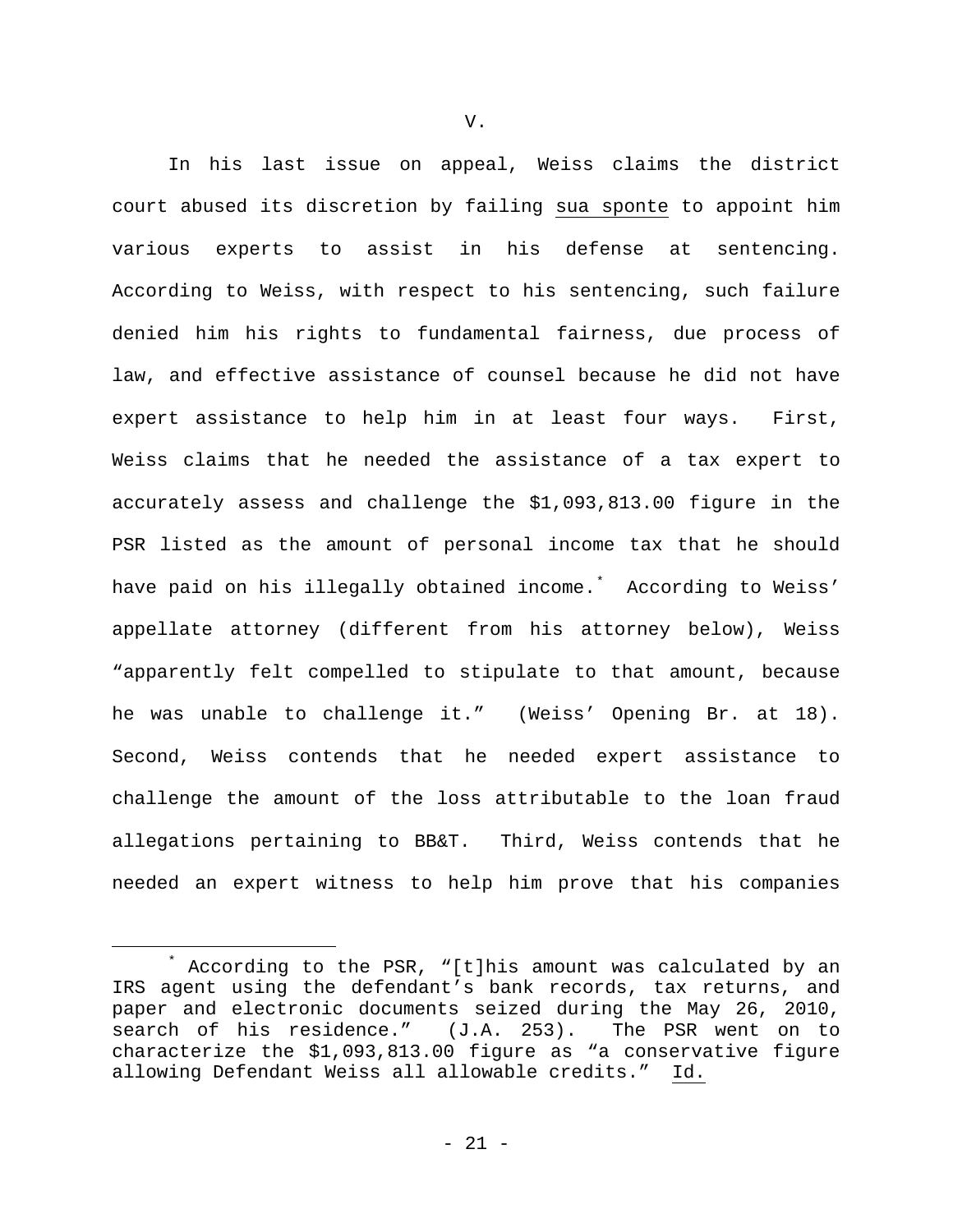were not, in fact, PEOs as defined under North Carolina law, such that he could have avoided a sentencing enhancement under USSG § 2B1.1(b)(10)(C) for using sophisticated means in the implementation of his scheme. Fourth and finally, Weiss contends that "common sense dictates that the sheer volume of records and the complex analyses upon which the government relied over the course of its four year investigation can only be effectively cataloged, analyzed and challenged with expert assistance." (Weiss' Opening Br. at 22).

As the government correctly contends, because Weiss never requested any of the expert assistance he now claims was critical to his ability to mount a successful defense at sentencing, our review is limited to reviewing for plain error. See Fed. R. Crim. P. 52(b); United States v. Olano, 507 U.S. 725, 731-32 (1993). Under plain error review, an appellate court has the discretion to correct a forfeited error if: (1) there is error; (2) the error is plain (i.e., "'clear' or, equivalently, 'obvious,'"), Olano, 507 U.S. at 734; (3) the error affects the defendant's substantial rights; and (4) the appellate court determines, after examining the particulars of the case, that the error seriously affects the fairness, integrity, or public reputation of judicial proceedings. Id. at 732-34.

- 22 -